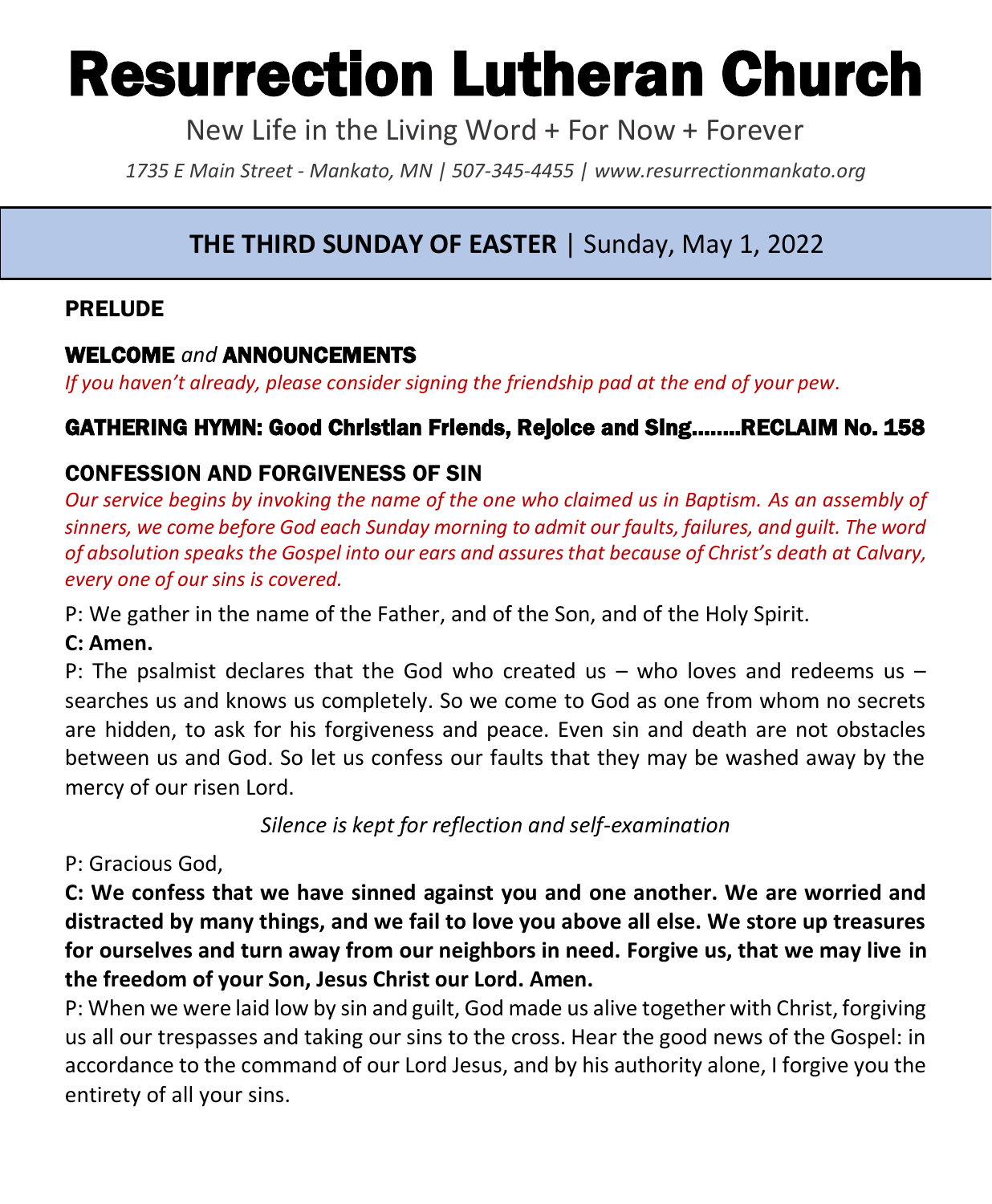## **C: Amen! Thanks be to God!**  THE HYMN OF GLORY

*These words are a response to the gracious and steadfast mercy of God, who pours out his love on undeserving sinners. Together we lift our voices in a song of praise to the trinity – Father, Son and Holy Spirit – for the gift of salvation and new life.* 



## CHILDREN'S SERMON

## FIRST READING: Acts 9:1-16 (ESV)

*Saul, a Pharisee who was persecuting the Christians of the early church, was confronted by Jesus on the road to Damascus. The Lord blinded him, but gave him a vision of one who would care for him until he was ready to fulfill his calling to be the apostle to the Gentiles.* 

 $^{1}$ But Saul, still breathing threats and murder against the disciples of the Lord, went to the high priest <sup>2</sup>and asked him for letters to the synagogues at Damascus, so that if he found any belonging to the Way, men or women, he might bring them bound to Jerusalem. <sup>3</sup>Now as he went on his way, he approached Damascus, and suddenly a light from heaven shone around him. <sup>4</sup>And falling to the ground, he heard a voice saying to him, "Saul, Saul, why are you persecuting me?" <sup>5</sup>And he said, "Who are you, Lord?" And he said, "I am Jesus, whom you are persecuting. <sup>6</sup>But rise and enter the city, and you will be told what you are to do." <sup>7</sup>The men who were traveling with him stood speechless, hearing the voice but seeing no one. <sup>8</sup>Saul rose from the ground, and although his eyes were opened, he saw nothing.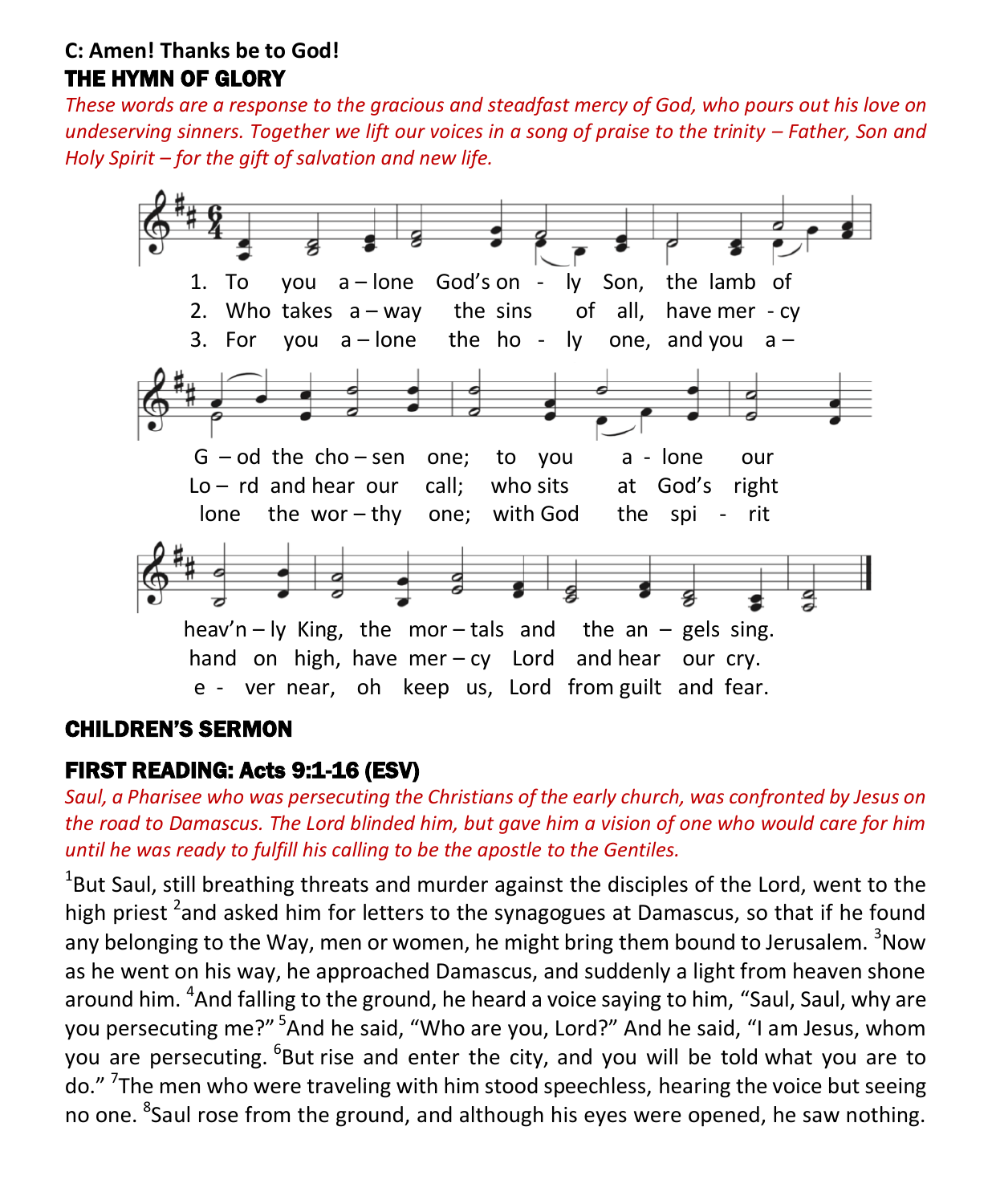So they led him by the hand and brought him into Damascus. <sup>9</sup>And for three days he was without sight, and neither ate nor drank.  $^{10}$ Now there was a disciple at Damascus named Ananias. The Lord said to him in a vision, "Ananias." And he said, "Here I am, Lord."  $11$ And the Lord said to him, "Rise and go to the street called Straight, and at the house of Judas look for a man of Tarsus named Saul, for behold, he is praying,  $^{12}$ and he has seen in a vision a man named Ananias come in and lay his hands on him so that he might regain his sight."  $^{13}$ But Ananias answered, "Lord, I have heard from many about this man, how much evil he has done to your saints at Jerusalem.  $14$ And here he has authority from the chief priests to bind all who call on your name."<sup>15</sup>But the Lord said to him, "Go, for he is a chosen instrument of mine to carry my name before the Gentiles and kings and the children of Israel.  $^{16}$ For I will show him how much he must suffer for the sake of my name."

R: The Word of the Lord.

**C: Thanks be to God!** 

# RESPONSIVE READING: Psalm 30 (ESV)

*The psalmist praises the Lord who, though He gets angry with humanity, will not be angry forever. The Lord restores his servant; mourning and death are only for a moment.* 

R: I will extol you, O Lord, for you have drawn me up and have not let my foes rejoice over me.

**C: O Lord my God, I cried to you for help, and you have healed me.**

R: O Lord, you have brought up my soul from Sheol; you restored me to life from among those who go down to the pit.

**C: Sing praises to the Lord, O you his saints, and give thanks to his holy name.**

R: For his anger is but for a moment, and his favor is for a lifetime. Weeping may tarry for the night, but joy comes with the morning.

# **C: As for me, I said in my prosperity, "I shall never be moved."**

R: By your favor, you made my mountain strong; you hid your face; I was dismayed.

# **C: To you, O Lord, I cry, and to the Lord I plead for mercy:**

R: "What profit is there in my death, if I go down to the pit? Will the dust praise you? Will it tell of your faithfulness?

# **C: Hear, O Lord, and be merciful to me! O Lord, be my helper!"**

R: You have turned for me my mourning into dancing; you have loosed my sackcloth and clothed me with gladness,

# **C: that my glory may sing your praise and not be silent. O Lord my God, I will give thanks to you forever!**

R: The Word of the Lord.

**C: Thanks be to God!**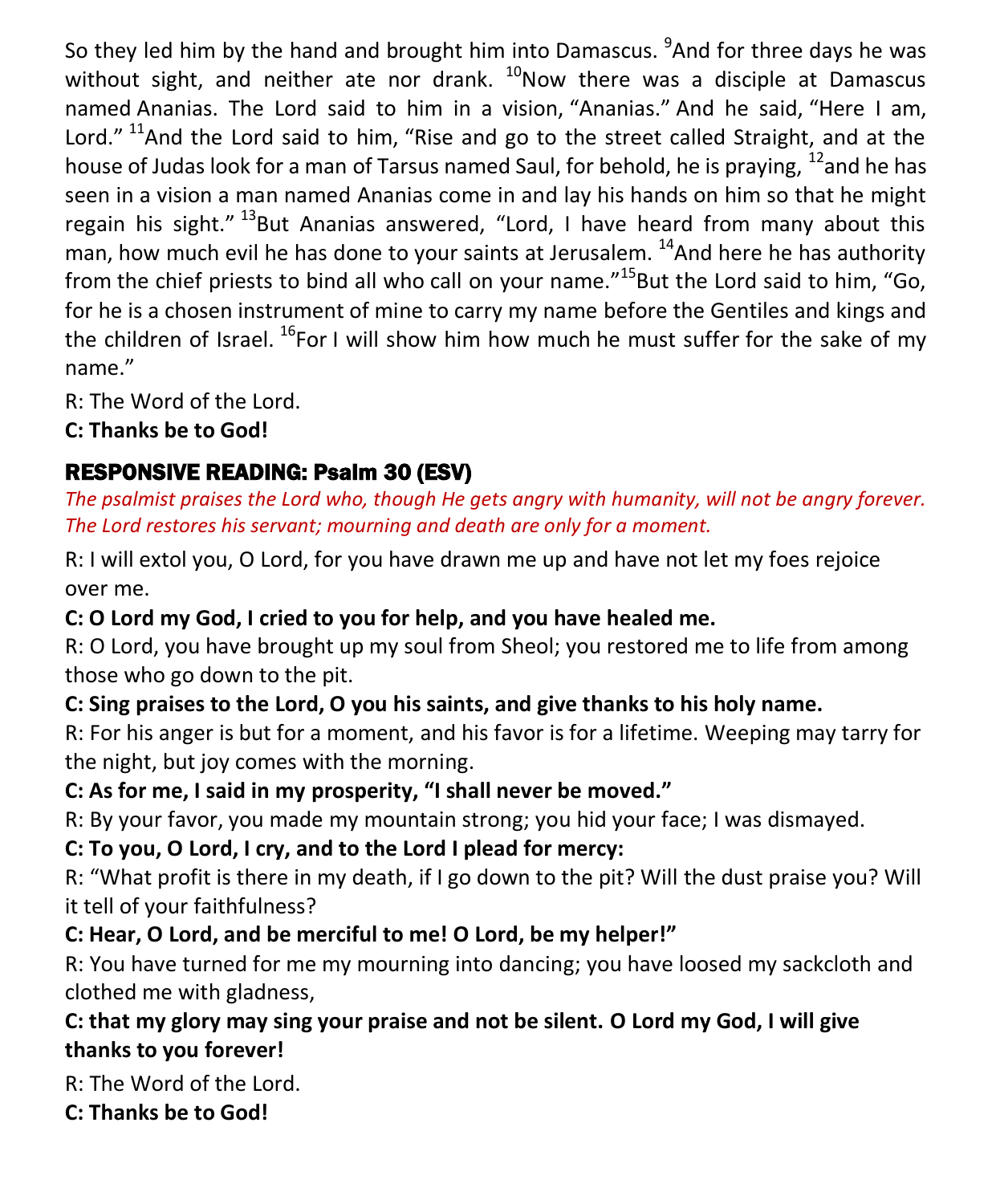## SECOND READING: Revelation 5:8-14 (ESV)

*As John recalled the vision he had been given, he described the seven scrolls that were sealed. "Who can break the seals and open them?" he wondered. No one was able to even look into them; no one was worthy. But, there was and is One worthy: the Lion of Judah! This One whose blood bought back the people from sin and death is fully capable of opening the scrolls.* 

 ${}^{8}$ And when he had taken the scroll, the four living creatures and the twenty-four elders fell down before the Lamb, each holding a harp, and golden bowls full of incense, which are the prayers of the saints. <sup>9</sup>And they sang a new song, saying, "Worthy are you to take the scroll and to open its seals, for you were slain, and by your blood you ransomed people for God from every tribe and language and people and nation,  $^{10}$ and you have made them a kingdom and priests to our God, and they shall reign on the earth."  $^{11}$ Then I looked, and I heard around the throne and the living creatures and the elders the voice of many angels, numbering myriads of myriads and thousands of thousands,  $^{12}$ saying with a loud voice, "Worthy is the Lamb who was slain, to receive power and wealth and wisdom and might and honor and glory and blessing!"  $^{13}$ And I heard every creature in heaven and on earth and under the earth and in the sea, and all that is in them, saying, "To him who sits on the throne and to the Lamb be blessing and honor and glory and might forever and ever!"  $14$ And the four living creatures said, "Amen!" and the elders fell down and worshiped.

R: The Word of the Lord. **C: Thanks be to God!** 

# GOSPEL READING: John 21:1-17 (ESV)

P: The Holy Gospel according to Saint John, the 21<sup>st</sup> Chapter.

# **C: Glory to you, O Lord!**

 $<sup>1</sup>$ After this Jesus revealed himself again to the disciples by the Sea of Tiberias, and he</sup> revealed himself in this way. <sup>2</sup>Simon Peter, Thomas (called the Twin), Nathanael of Cana in Galilee, the sons of Zebedee, and two others of his disciples were together. <sup>3</sup>Simon Peter said to them, "I am going fishing." They said to him, "We will go with you." They went out and got into the boat, but that night they caught nothing. <sup>4</sup>Just as day was breaking, Jesus stood on the shore; yet the disciples did not know that it was Jesus. <sup>5</sup>Jesus said to them, "Children, do you have any fish?" They answered him, "No." <sup>6</sup>He said to them, "Cast the net on the right side of the boat, and you will find some." So they cast it, and now they were not able to haul it in, because of the quantity of fish. <sup>7</sup>That disciple whom Jesus loved therefore said to Peter, "It is the Lord!" When Simon Peter heard that it was the Lord, he put on his outer garment, for he was stripped for work, and threw himself into the sea. <sup>8</sup>The other disciples came in the boat, dragging the net full of fish, for they were not far from the land, but about a hundred yards off. <sup>9</sup>When they got out on land, they saw a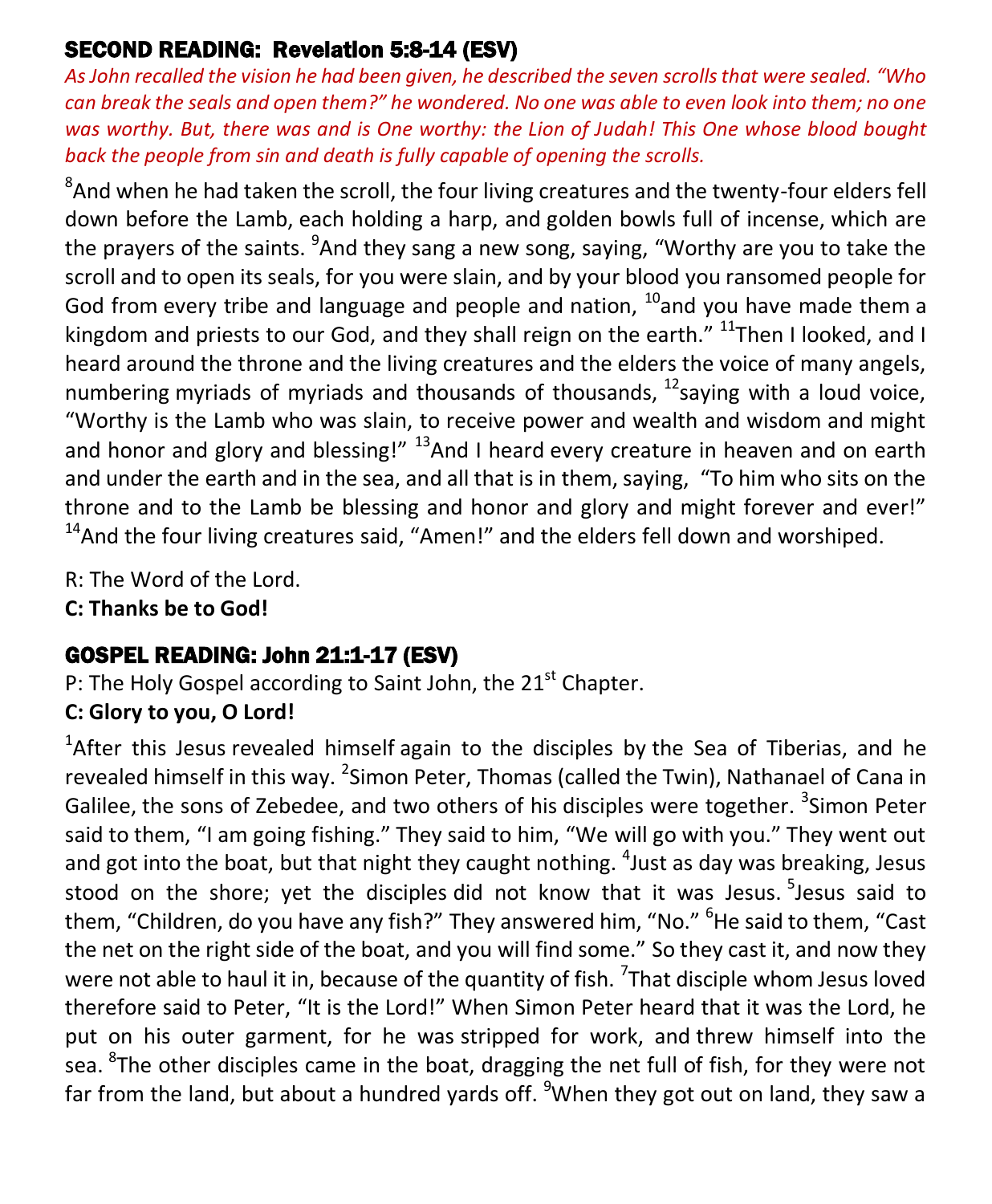charcoal fire in place, with fish laid out on it, and bread.  $^{10}$ Jesus said to them, "Bring some of the fish that you have just caught."  $11$ So Simon Peter went aboard and hauled the net ashore, full of large fish, 153 of them. And although there were so many, the net was not torn. <sup>12</sup> Jesus said to them, "Come and have breakfast." Now none of the disciples dared ask him, "Who are you?" They knew it was the Lord.  $^{13}$  Jesus came and took the bread and gave it to them, and so with the fish.  $^{14}$ This was now the third time that Jesus was revealed to the disciples after he was raised from the dead.  $15$ When they had finished breakfast, Jesus said to Simon Peter, "Simon, son of John, do you love me more than these?" He said to him, "Yes, Lord; you know that I love you." He said to him, "Feed my lambs."  $^{16}$ He said to him a second time, "Simon, son of John, do you love me?" He said to him, "Yes, Lord; you know that I love you." He said to him, "Tend my sheep."  $17$ He said to him the third time, "Simon, son of John, do you love me?" Peter was grieved because he said to him the third time, "Do you love me?" and he said to him, "Lord, you know everything; you know that I love you." Jesus said to him, "Feed my sheep."

P: This is the Gospel of our Lord! **C: Praise to you, O Christ!** 

## SERMON: Waiting for Jesus

# HYMN OF THE DAY: O Bread of Life from Heaven…………………………RECLAIM No. 84

## OFFERING *and* OFFERING RESPONSE

*As the usher brings forward the offering,* please stand to *sing:*

*Praise God from whom all blessings flow. Praise Him all creatures here below. Praise Him above ye heav'nly host. Praise Father, Son, and Holy Ghost. Amen*

## THE NICENE CREED

*Having heard the Word of God, we respond with these words. By confessing one of the Church's most ancient and historic creeds, we express our unity in the faith; the same faith the universal body of Christ has confessed throughout countless generations of believers.* 

**We believe in one God, the Father, the Almighty, maker of heaven and earth, of all that is, seen and unseen.**

**We believe in one Lord, Jesus Christ, the only Son of God, eternally begotten of the Father, God from God, Light from Light, true God from true God, begotten, not made, of one Being with the Father. Through him all things were made. For us and for our salvation he came down from heaven; by the power of the Holy Spirit he became incarnate from the virgin Mary, and was made man. For our sake he was crucified under Pontius Pilate; he suffered death and was buried. On the third day he rose again in accordance with the**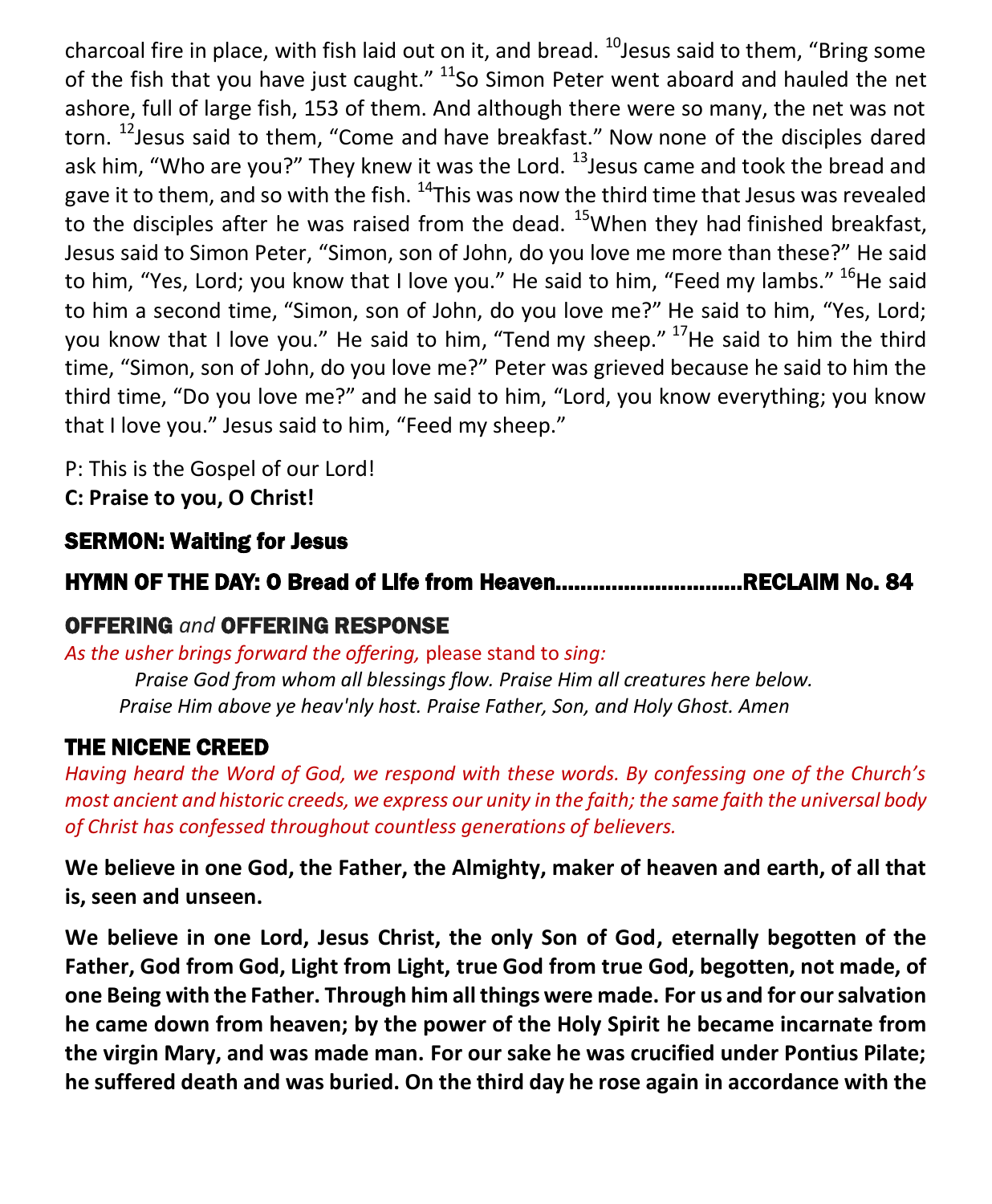**Scriptures; he ascended into heaven and is seated at the right hand of the Father. He will come again in glory to judge the living and the dead, and his kingdom will have no end.**

**We believe in the Holy Spirit, the Lord, the giver of life, who proceeds from the Father and the Son. With the Father and the Son he is worshiped and glorified. He has spoken through the prophets. We believe in one holy Christian and apostolic Church. We acknowledge one Baptism for the forgiveness of sins. We look for the resurrection of the dead, and the life of the world to come. Amen.**

## PRAYERS OF THE PEOPLE

Each petition ends with the words *Lord, in your mercy*. Respond by saying *Hear our prayer.*

## THE SACRAMENT OF HOLY COMMUNION

P: The Lord be with you.

**C: And also with you.**

P: Lift up your hearts.

**C: We lift them to the Lord.**

P: Let us give thanks to the Lord our God.

**C: It is right to give him thanks and praise.**

P: It is indeed right and salutary, that we should at all times, and in all places, give thanks to you, O Lord, Holy Father, for in the night of his betrayal…

# WORDS OF INSTITUTION

# THE HYMN OF TRIUMPH

*With the company of all heaven and earth we join the angel choir in the ongoing and eternal worship of the Lamb Jesus who was slain and now comes to join our meal of bread and wine with his body and blood, forgiveness and grace, peace and love.* 

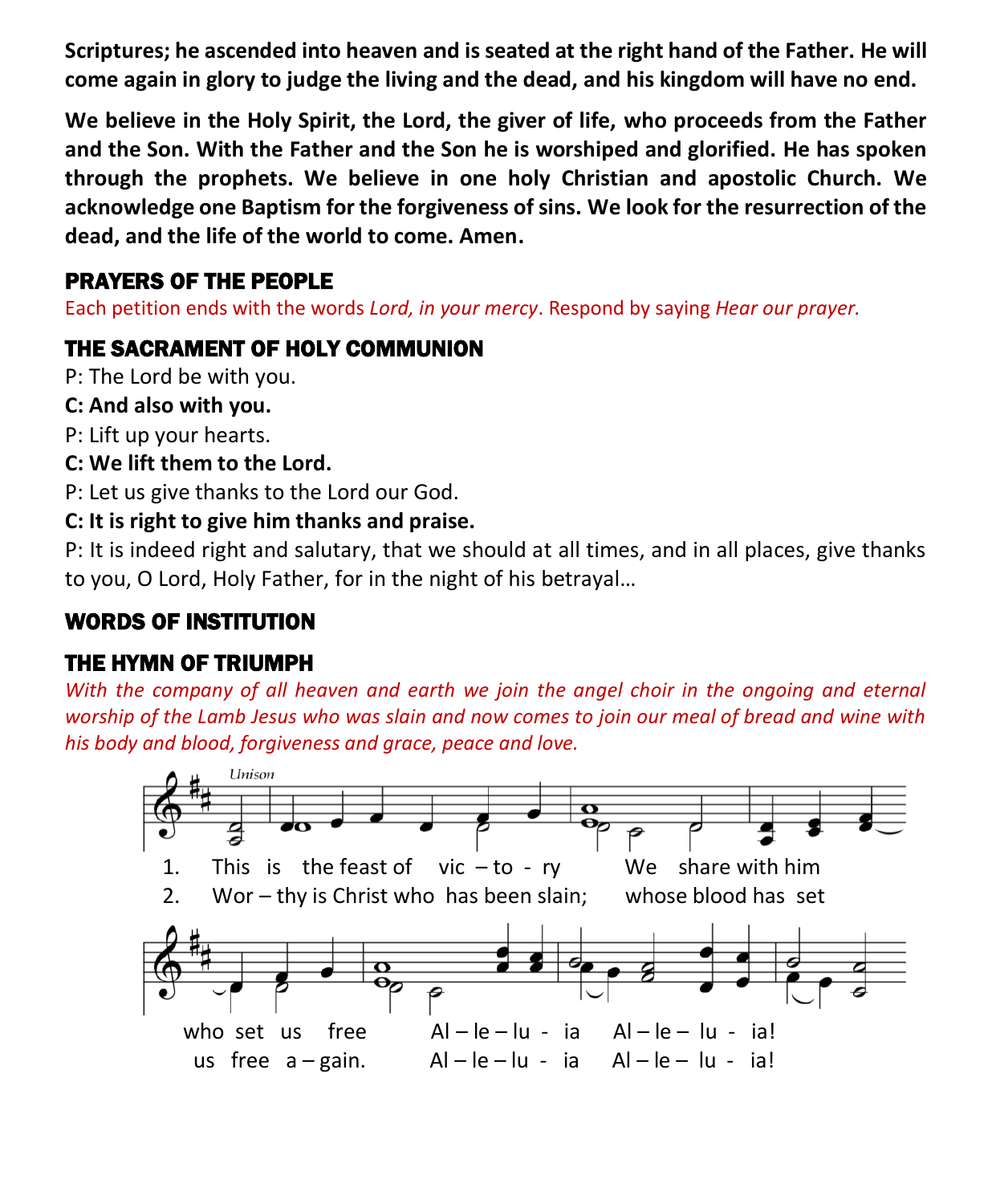

#### LORD'S PRAYER

**C: Our Father, who art in heaven, hallowed be thy name, thy kingdom come, thy will be done, on earth as it is in heaven. Give us this day our daily bread; and forgive us our trespasses, as we forgive those who trespass against us; and lead us, not into temptation, but deliver us from evil. For thine is the kingdom, and the power, and the glory, forever and ever. Amen.**

## COMMUNION DISTRIBUTION

*All who are baptized, have been instructed properly, and trust God's Word are welcome to communion, where our Lord is present, offering his gifts of forgiveness and life. If partaking in the Lord's Supper, please indicate this on the friendship pad at the end of your pew.*

## **BENEDICTION**

SENDING HYMN: I Love to Tell the Story…………………………………….RECLAIM No. 265

\_\_\_\_\_\_\_\_\_\_\_\_\_\_\_\_\_\_\_\_\_\_\_\_\_\_\_\_\_\_\_\_\_\_\_\_\_\_\_\_\_\_\_\_\_\_\_\_\_\_\_\_\_\_\_\_\_\_\_\_\_\_\_\_\_\_\_\_\_\_\_\_\_\_\_\_\_\_\_\_\_\_\_\_\_\_\_\_\_\_\_\_\_\_\_\_\_\_\_\_\_\_\_\_\_\_\_\_\_\_\_\_\_\_\_\_\_\_\_\_\_\_\_\_\_\_\_\_\_\_\_\_\_\_\_\_\_\_\_\_\_\_\_\_\_\_\_\_\_\_\_\_\_\_\_\_\_\_\_\_\_\_\_\_\_\_\_\_\_\_\_\_\_\_\_\_\_\_\_\_\_\_\_\_\_\_\_\_\_\_\_\_\_\_\_\_\_\_\_\_\_\_\_\_\_\_\_\_\_\_\_\_\_\_\_\_\_\_

#### DISMISSAL

P: Go in peace, loving and serving in the name of our crucified and risen Lord. **C: Thanks be to God!**

## COPYRIGHT